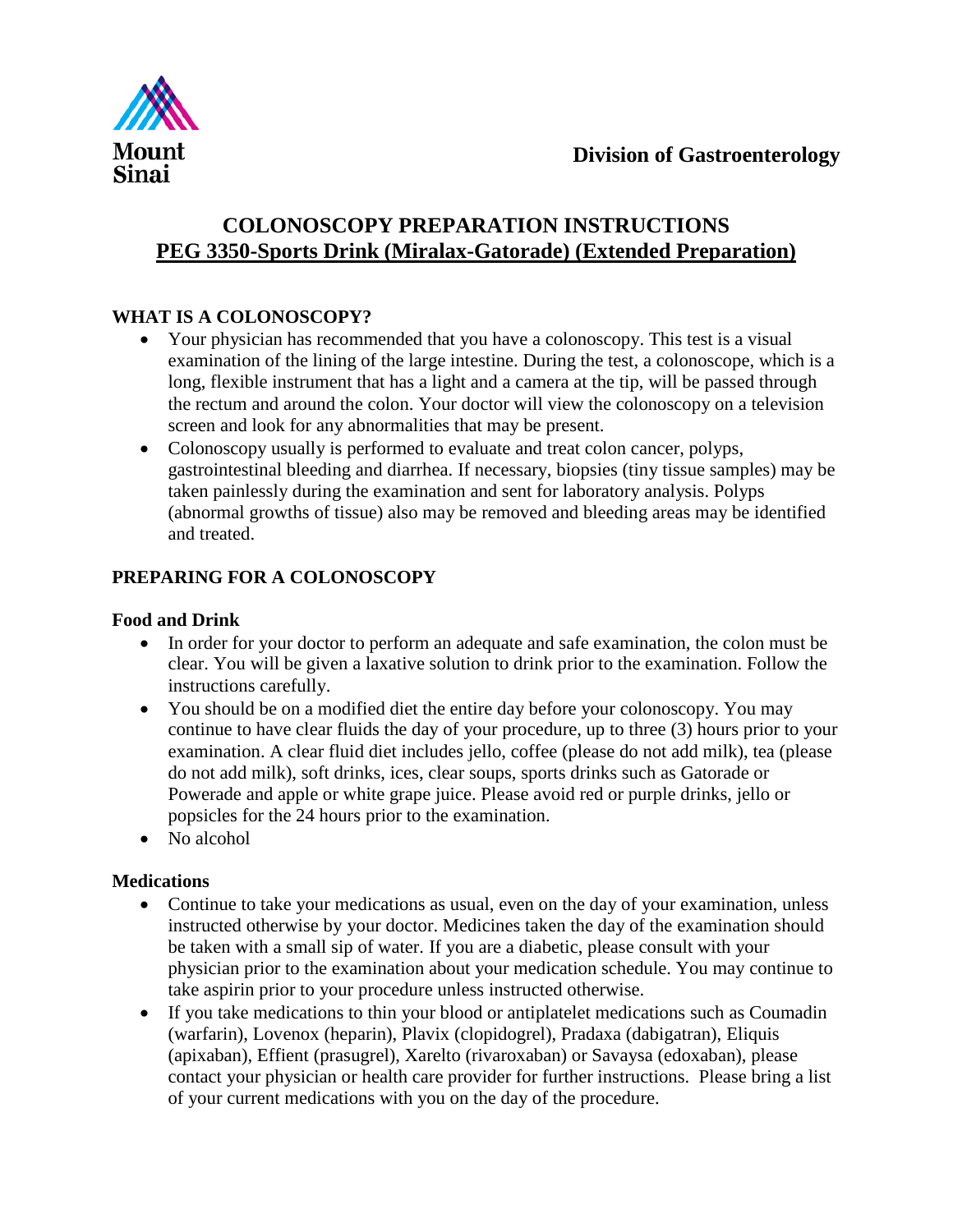

#### **You should inform your doctor if you:**

- Have allergies or reactions to medications
- Usually take antibiotics for dental procedures
- Are taking aspirin, arthritis medicines, or blood thinners
- Have a blood disorder where you bleed easily
- Think you may be pregnant

#### **Clothing**

• Dress comfortably in clothing that can be folded. Please do not bring jewelry or other valuables with you.

#### **Companion**

• By New York State regulations, a companion (adult 18 years or older) must be available to accompany you home after the procedure, since the sedation you receive may impair your reflexes and judgment. Your procedure will be canceled if a companion is not available.

#### **THE PROCEDURE**

- At the beginning of your appointment, you will be brought to an assessment area, where the doctor and/or nurse will explain the procedure and answer your questions. At that time, you'll be asked to sign a consent form, giving your permission to have the procedure performed. You will also meet with an anesthesiologist who will be responsible for sedating you during your procedure and watching your breathing and heart rate. You will be asked to change into a hospital gown and remove your eyeglasses and contact lenses.
- You will then be taken into a procedure room, where you will lie on your left side in a comfortable position, and will be given medication to make you sleepy and relaxed through an injection into a vein. The doctor will then pass the colonoscope through the anus and into the rectum, and advance it through the colon. This examination generally takes fifteen to sixty minutes. Depending on what your doctor sees, he or she may also obtain a biopsy or remove polyps found at this time. Removed tissue and polyps are sent to the laboratory for analysis. These additional steps do not usually cause discomfort.
- During the procedure, you may experience some abdominal cramping and pressure from the air that is introduced into your colon. This is normal, and will pass quickly. You may be asked to change your position during the examination, and will be assisted by a nurse.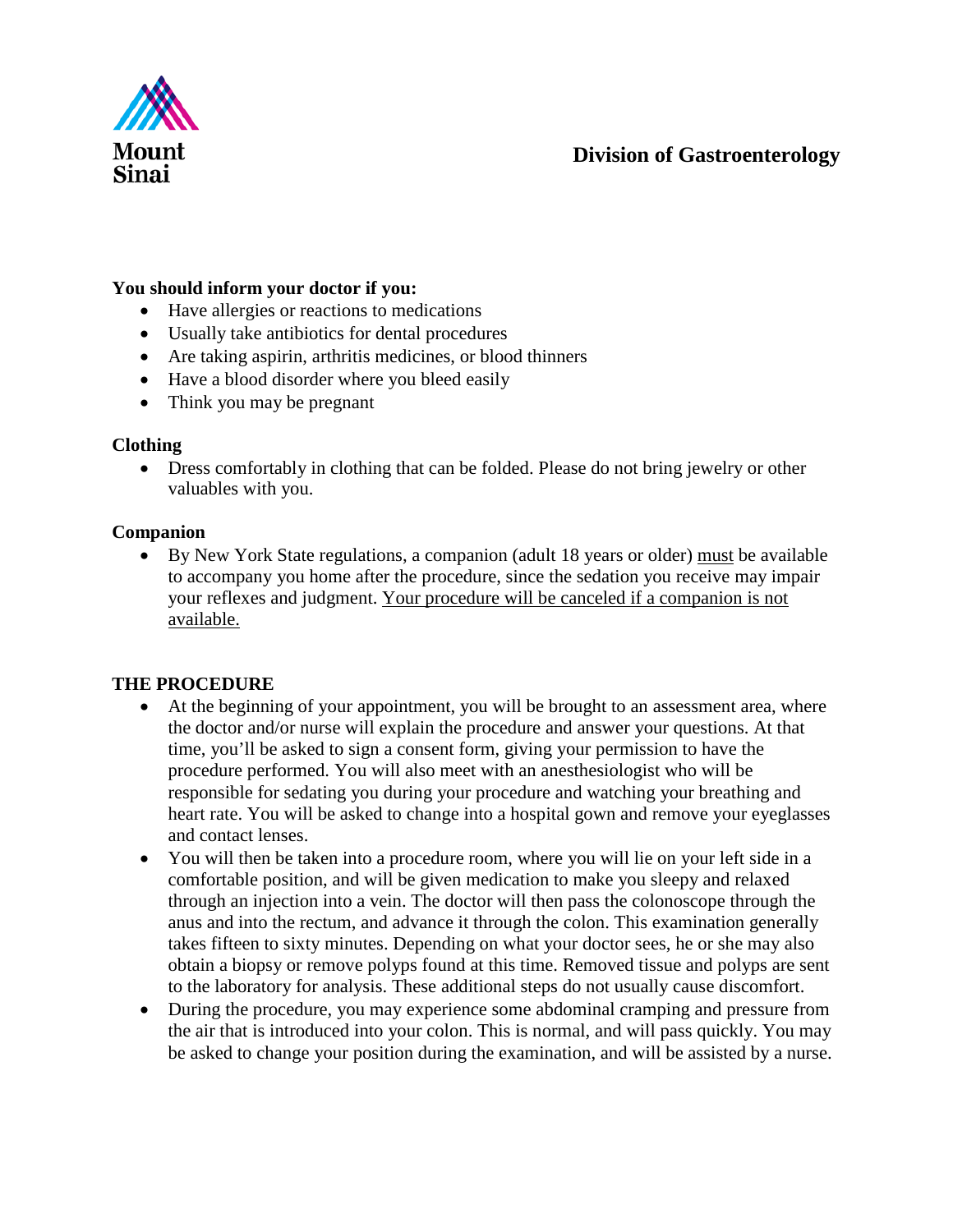

### **POST-PROCEDURE**

- After the colonoscopy, you will remain in the recovery area for about 30 minutes until the effects of the sedating medication wear off. Before you are discharged, your physician will discuss the exam results and follow-up plans, and you will be given a discharge instruction sheet.
- A companion must be available to accompany you home from the procedure, since the sedation will impair your reflexes and judgment. For the remainder of the day you should not drive a car, operate machinery, or make important decisions.

### **RISKS OF COLONOSCOPY**

- Colonoscopy is a rather common examination that is usually performed on an outpatient basis. Complications are rare (less than one in 1,000 examinations). However, complications such as reactions to medication, perforation (tearing) of the intestine and bleeding may occur, which sometimes requires urgent treatment or surgery.
- The risks are slightly higher when colonoscopy is used to apply treatment, such as removal of polyps.
- Inform us immediately if you have any severe pain, black tarry stools or persistent bleeding, or fever/chills in the hours or days after colonoscopy.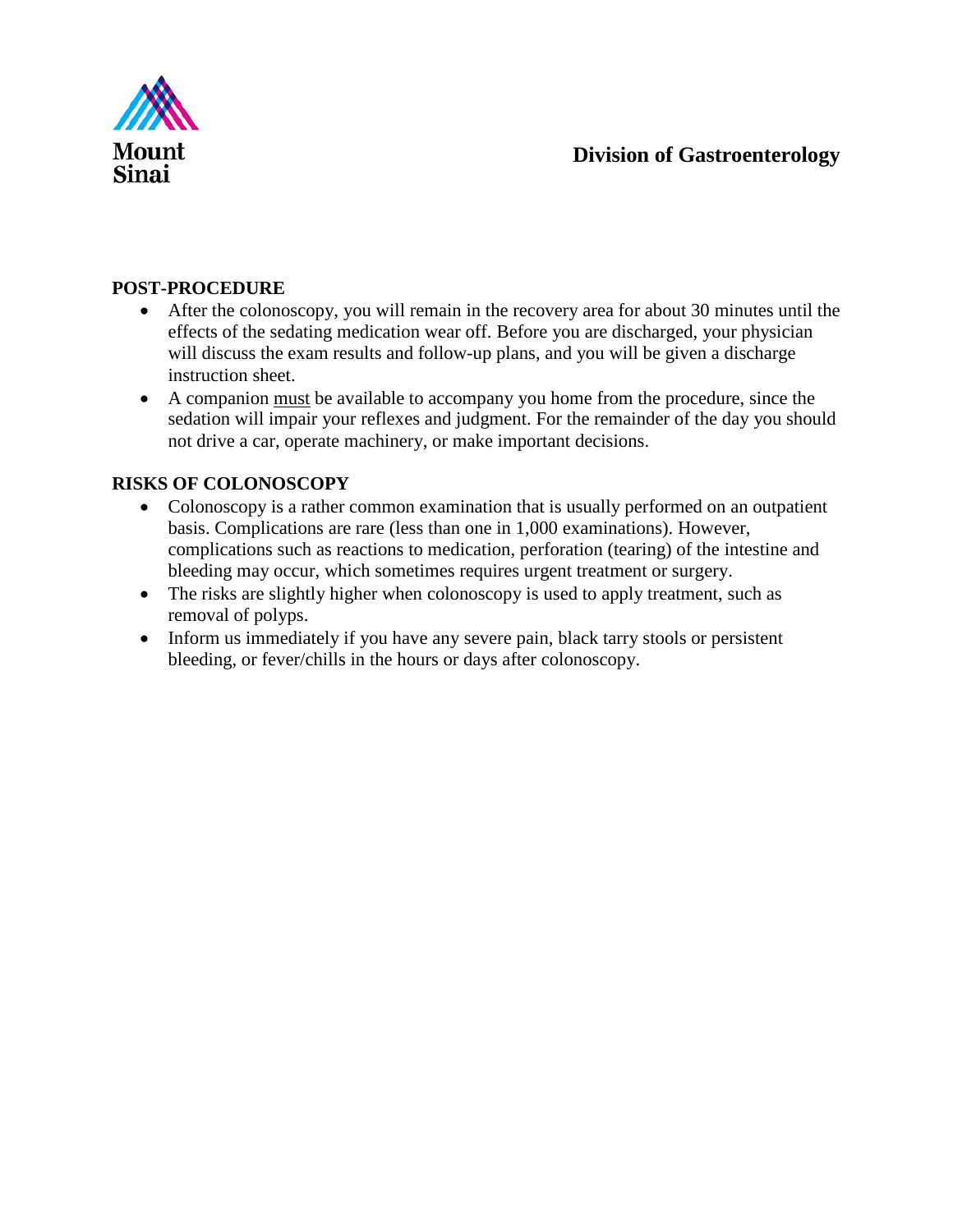

# **COLONOSCOPY PREPARATION INSTRUCTIONS Miralax-Gatorade (PEG 3350-Sports Drink)**

### **It is very important that you follow each step and complete all of these instructions or your colonoscopy may have to be repeated**

## **PURCHASE IN ADVANCE**

- Two 238 gram bottles of Miralax (or Glycolax)-no prescription needed
- Two 64 ounce bottles (or four 32 ounce bottles) of a sports drink (examples include Powerade, Gatorade, sugar-free Powerade, sugar-free Gatorade, Crystal Light, iced tea)- Recommended flavor lemon-lime
- Please do not purchase red or purple sports drinks

## **SEVEN DAYS BEFORE COLONOSCOPY**

• Stop all fiber supplements and medications containing iron, including multivitamins

## **DAY BEFORE COLONOSCOPY**

### **Diet Modifications**

- You may have a low fiber breakfast (examples include white bread with butter, white rice, eggs, cheese, yogurt, milk).
- After the low fiber breakfast, please have a clear liquid diet the rest of the day. Please avoid all liquids that are red or purple. Please avoid all dairy products.
- A clear liquid diet may include:

| Soup:      | Clear broths such as chicken, vegetable, beef consommé. These broths |
|------------|----------------------------------------------------------------------|
|            |                                                                      |
|            | should not have no odles or solid food in them                       |
| Juice:     | Apple, limeade, white cranberry, white grape                         |
| Beverages: | Tea (please do not add milk), coffee (please do not add milk), soda, |
|            | Gatorade (or other sports drinks), water, vitamin water              |
|            | (or other similar drinks)                                            |
| Desserts:  | Jello (no red or purple), italian ices, popsicles, hard candies      |

### **Prep Instructions**

- Mix the first entire 238 gram bottle of Miralax with 64 ounces of Gatorade, Powerade, or Crystal Light in a large pitcher. You may use any other clear liquid you choose as well. Stir. We recommend chilling the mixture. You may add ice.
- At 2 PM, start drinking your chilled Miralax mixture. Plan to consume  $\frac{1}{2}$  of the mixture. The start time for this may be varied according to your personal circumstances.
- You should pace yourself to drink an eight-ounce glass of the mixture every 10-15 minutes, until you have finished  $\frac{1}{2}$  of the mixture.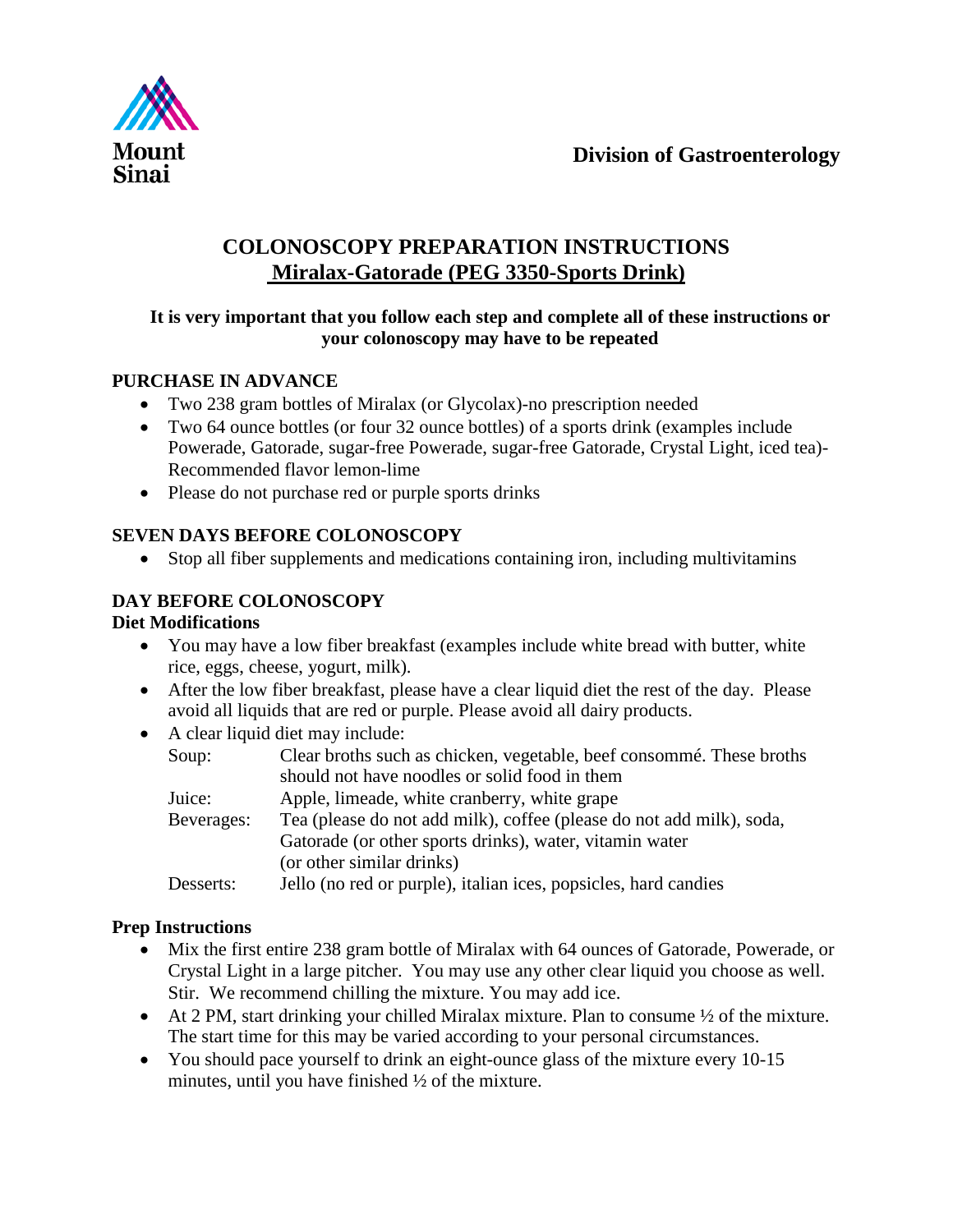

- Expect to move your bowels at least 5-10 times, although some people do not have multiple bowel movements after this initial dose of preparation. It usually takes about 30- 60 minutes after drinking the Miralax solution to begin having bowel movements. You may notice some bloating or cramping at the beginning of the preparation, but this will usually improve once the bowel movements begin.
- At 7 PM, consume the rest of the Miralax mixture.
- Bowel movements should resume within 30 minutes to one hour. Expect to move your bowels at least 10-15 times.

## **DAY OF COLONOSCOPY**

- Mix the second entire 238 gram bottle of Miralax with 64 ounces of Gatorade, Powerade, or Crystal Light in a large pitcher. You may use any other clear liquid you choose as well. Stir. We recommend chilling the mixture. You may add ice.
- 8 hours before the test is scheduled, again start drinking your chilled Miralax mixture. Plan to consume ½ of the mixture.
- You should pace yourself to drink an eight-ounce glass of the mixture every 10-15 minutes, until you have finished ½ of the mixture.
- Bowel movements should resume within 30 minutes to one hour. Expect to move your bowels at least 10-15 times.
- 5 hours before the procedure time, consume the rest of the Miralax mixture.
- You should pace yourself to drink an eight-ounce glass of the mixture every 10-15 minutes, until you have finished ½ of the mixture.
- Bowel movements should resume within 30 minutes to one hour. Expect to move your bowels at least 10-15 times.
- By the end of your preparation, your stool should become a clear, yellow tinged fluid. If the stool coming out is not clear, please drink an additional 1-liter of water or another clear fluid approximately 3 ½ hours prior to your procedure time.
- You may continue to drink clear fluids until 3 hours before the test is scheduled, but then nothing by mouth after that.

## **HOW DO I KNOW IF MY PREP IS ADEQUATE?**

• The stool should be watery in consistency. It does not have to be clear in color (like water) since digestive secretions will continue to 'tint' the stool. Small particles of stool are also acceptable as long as the stool is not muddy or thick. If you are concerned there are still stool particles present, you may self-administer a tap water or fleet enema prior to leaving home for the procedure. If your prep is inadequate, the physician may not be able to visualize the entire colon.